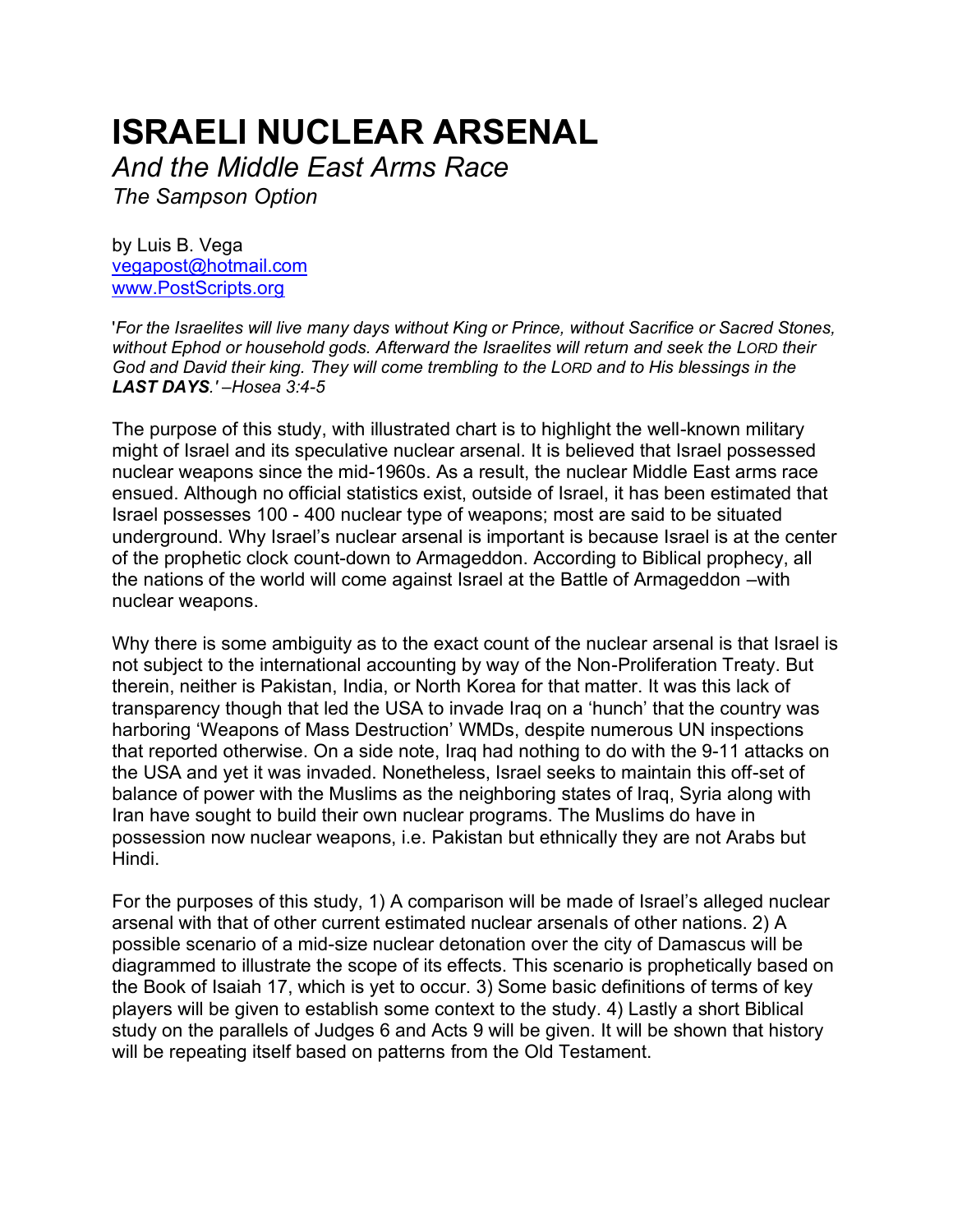## **Pre-emptive Strike Policy**

There are some overtones as well between the dealings of modern Israel with the Arabs that are currently in the 'Promised Land' as Joshua had to deal with them at the 'Walls of Jericho'. It appears that there are some profound spiritual implications for our day from the Apostle Paul's experience on the 'Road to Damascus' as well. From an Israeli point of view, Muslim nuclear programs were and are seen as a direct threat to its national survival. Having come off the concentration camps of World War 2, the young Jewish Nation became legitimately anxious as to its survival. All-out war was declared by all its Arab neighbors starting the day Israel declared statehood on May 14, 1948. Israel had to start off with the fight of her life. Metaphorically, this was a depiction, in one sense of the vision as depicted in the Book of Revelation 12 and 13.

A Red Dragon sought to devour the 'man-child' that was about to be birthed of the Virgin with 12 Stars. When one sees a tiny country being invaded by 7 well-armed Arab armies simultaneously, one has good cause to be suspect of the Muslim's intentions, now as then. Israel has thus embarked on a policy of preempting strikes first to maintain this off-set balance of power. For example, Israel struck nuclear reactors in Iraq in 1981 and in Syria in 2007 as it has been noted in the previous section of the study. If one does a study on the subject of the 'Last Days' as stated by the Book of Hosea, one will plainly see that the Arab-Israeli conflict is foremost a religious struggle, though most would refuse to see it that way. Westerners distinguish between church and state, the whole of the Middle East culture does not. The conflict centers on which 'faith' and world view will prevail. The Holy Books of Judaism and Islam portray 2 very contrasting views of who 'GOD' is and who the 'Promised Land' belongs to.

This is despite the misguided Christians who claim that 'Allah' is the same 'God' of the Bible. At the core of this conflict is the issue of the 'Promised Land' and its tile deed. Whom does it belong to? It is a matter of not being able to accommodate 2 people who claim the same space and time. Contrary to popular opinion and even of some liberal misinformed Christians, 'Allah' is not the same LORD and God of Abraham, Isaac, and Jacob. Islam is not the progressive successor to a failed Christianity as Muslims claim. If this where the case, why do Muslims behead those who 'convert' to Christianity if it is 'the same God'?What is transpiring before the world stage in these Last Days, in the current headlines, are the prophecies of the Bible that are setting the stage for the ultimate conclusion and fulfillment at Armageddon.

Many do not realize or associate that this 'Last Battle' is directly associated with the 'Last Days' that Hosea spoke about. He alluded to the 2nd Coming or Return of Jesus Christ –physically which at that time Israel will be fully restored to 'faith' and in 'faith' toward their True Messiah. Thus, Israel is a benchmark in time that stipulates when Israel's Messiah, Jesus Christ is to return. It will be at the Battle of Armageddon when Israel will have no place to go and nowhere to look, except up. The sign of Messiah's appearing will be very ominous; it will be when Israel and the world will see all the armies of the world gathered together in the Valley of Megiddo against Israel.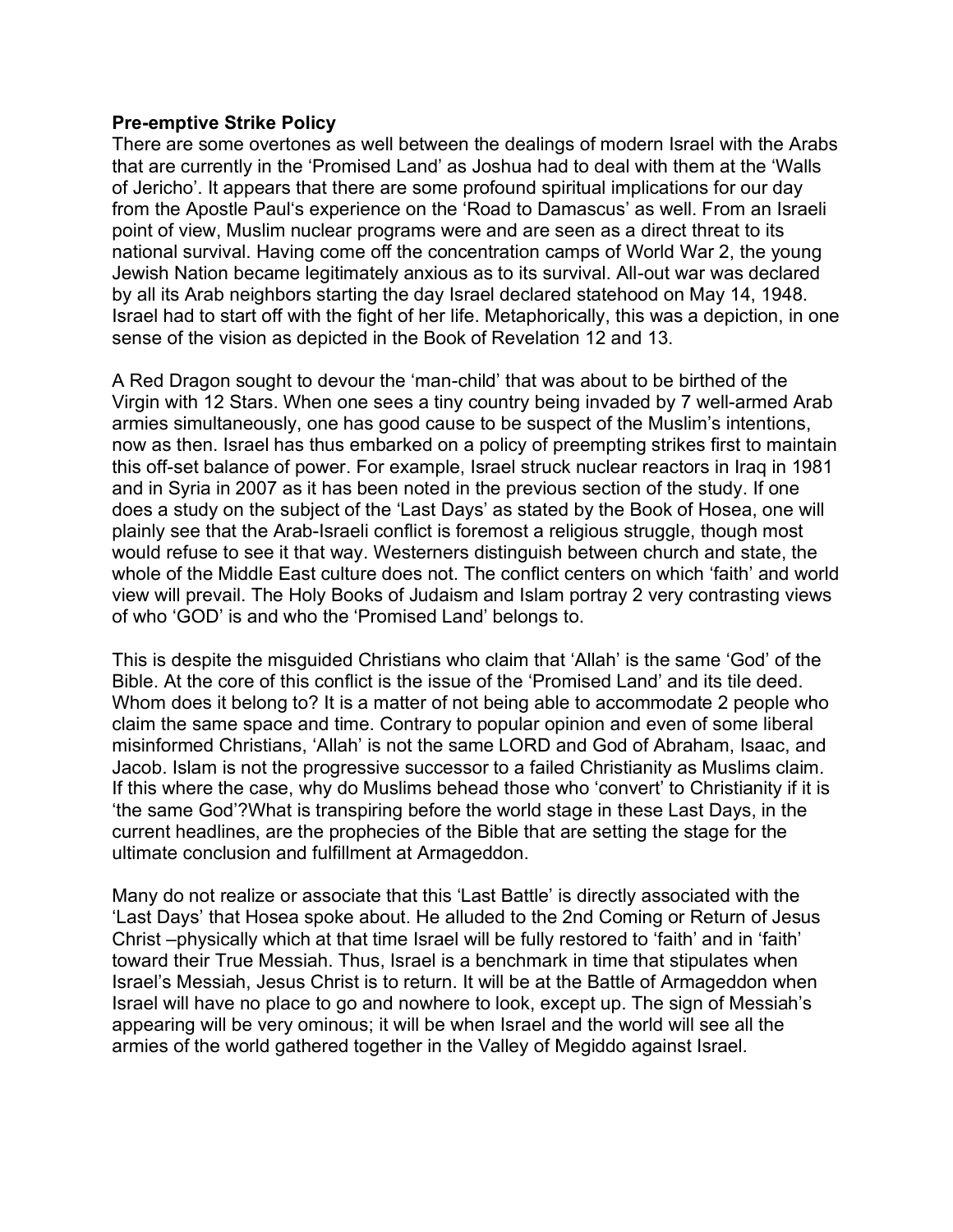## **Prophecy in the News Headlines**

So those that calculate that Christ comes before this climax happens -rather than later, miss the realization that the dominoes of Arab countries are being put in place for this event to occur. In the meanwhile, Israel fears that if Islamists attain a nuclear warhead, given the opportunity, radical Islamists with or without the aid or control of Arab governments will use the nuclear warhead in attempts to destroy the State of Israel. All the charters of the PLO, Hamas, Hezbollah, al-Qaida and the Muslim Brotherhood call for the total destruction of the State of Israel. These entities are not even sovereign countries but paramilitary and pseudo-states within a state. They often work hand-inhand with various Muslim governments. According to the Koran, it is the primary duty of every Muslim to oppose the Jews and Christians. It is a unifying factor for the Arab and non-Arab Muslims of the world; to have this primary religious goal and political aspiration.

These are the groups that the 'Arab Spring' has swept into power. These agencies now have stately power and control of the chemical, biological and nuclear arsenals. They have done and will do what no Arab government can or would do as official policy, except for Iran perhaps. Why? The rebirth of the sovereign nation of Israel negates Islam as a 'true religion'. To reiterate, the mere existence of the State of Israel repudiates the notion that Islam is the final revelation of 'god.' The fact that after nearly 1948 years from the destruction of the Holy Temple in 70 AD, Israel is reborn from the ashes of the concentration camps on the verge of annihilation is a direct and concrete witness to the prophecy of Ezekiel's Valley of Dry Bones vision. Moreover, it is a prophetic countdown to Armageddon as the world and the Arabs and Jews are put on notice, that the God of Abraham, Isaac, and Jacob still honors His Land Covenant.

This Land Covenant was specifically given to Israel to be an inheritance forever, to all generations for the 'seed of Abraham', mainly the Son of David, Jesus Christ. The lesson learned by the Jewish people after World War 2 is that before Hitler came to power, he published in this book, *Mein Kompf* what he would do exactly to the Jews, given the chance once he would be in political power to do so; Hitler did just what he wrote about and meant. Why Iran is such a contentious issue and concern to Israel is that the religious leaders and Presidents of Iran has on numerous occasions and in mass rallies, prescribed a similar apocalyptic scenario against the State of Israel and the Jews, Christians included.

The Shi'ite eschatology prescribes a 'nuclear' sort of holocaust against Israel in an attempt to usher in their 12 Imam or Mahdi the Muslim Messiah. This world figure will 'finish' the job with the Jews and Christians as he will rule for '7 years' from Jerusalem. At that time, he and with the help of the 'Muslim Jesus' will fully destroy not only the Jews in Israel but will break all the Christian Crosses and forcibly convert all of Humanity to Islam or be condemned to death by decapitation. This Mahdi is to usher thereafter the true and pure religion of Islam. Any objector will be decapitated, Muslim style. If is prophecy is believable and true, it will surely lead the entire world against Israel to the Battle of Armageddon.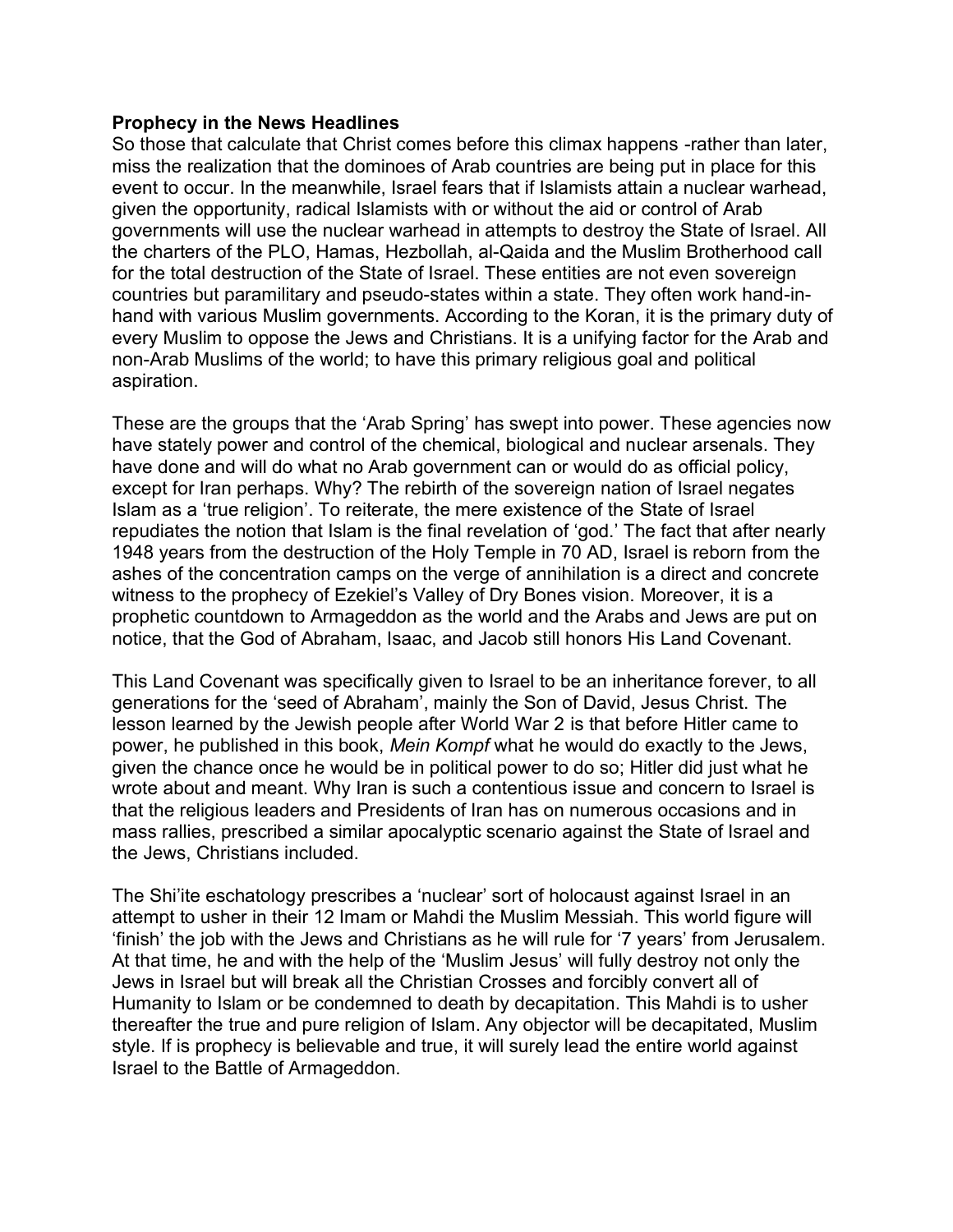# **The End game**

By contrast, another Islamic country, that of Pakistan which happened to be the first Muslim country to attain nuclear weapons, does not go about boasting publicly from a government's official policy stance, that it has a divine mandate from 'Allah' to eradicate the State of Israel, Jews and Christians. Israel thus takes Iran's Islamic Shi'ite militant threats, to wipe Israel off the map, literally. Since 2010 there has actually been a defacto war going on between Iran and Israel over this very postulation; through cyber software viruses, scientists being targeted, killed and nuclear facilities are being sabotaged covertly. Currently Iran has attained nuclear status and is deciding if it will use this technology to weaponize its military with it. As these nations are playing into Biblical prophetic scenarios, Israel may very well likewise preemptively strike Iran and/or Syria because of this perceived threat. This in turn will cascade into several Biblically foretold invasions of Israel by the Muslim nations that will set the inevitable stage for the countdown to Armageddon.

To reiterate, the Samson Option is a term used to describe Israel's alleged nuclear deterrence strategy of 'mutual assured destruction' MAD since the mid-1960s. It is characterized by initiating a massive retaliation with nuclear weapons, as a 'last resort', against an onslaught or envision of Israel by its Muslim neighbors. It is taken from Judges 13-16 in the Bible. It is where Samson is tied-up as a spectacle between 2 pillars of the Philistine Temple of their god Dagon. Samson regained enough strength at the end to collapse the whole temple upon himself and upon all that were present. Samson perished but took down several 1000s along with him. This is the principle behind the alleged policy. It could be implemented at a point in time when Israel would deem it so hopeless and necessary -to the point that this desperate act would assure the destruction of all parties involved.

Why this assertion could have some merit is that the Jewish population in Israel is geographically concentrated. Any nuclear attack on Israel itself would literally wipe the 'Jews off the map' of the Middle East with just 2 or 3 nuclear warheads. Currently in Israel proper, the Jewish population is tiny compared to other nations. It stands at just over 7 million with another 7 million still scattered throughout the nations of the world. Thus, any threat from a nation or group that aims at genocide involving a potential nuclear threat to exterminate the Jewish race and Faith is taken literally and seriously by the Jewish government. As it has shown in the past, Israel will not hesitate to strike first to preempt any chemical, biological or nuclear immanent threat to preserve its survival.

Hypothetically, a nuclear strike on Israel from either an Iranian nuclear warhead or Syrian chemical and/or biological bomb would be catastrophic. As most of Israel's population and military complex is concentrated in the Tel-Aviv area, the Jewish population and infrastructure would be decimated by at least 1/3 or 33%. Nearly 2.3 million people would parish over the course of minutes and this would be with just using 1 mid-sized 200 kiloton warhead (20 megatons). It is this region in Israel that would be ideal for a 1st strike by its Arab enemies. The guarantee of national survival really depends on who will be the one who will preemptively strike first?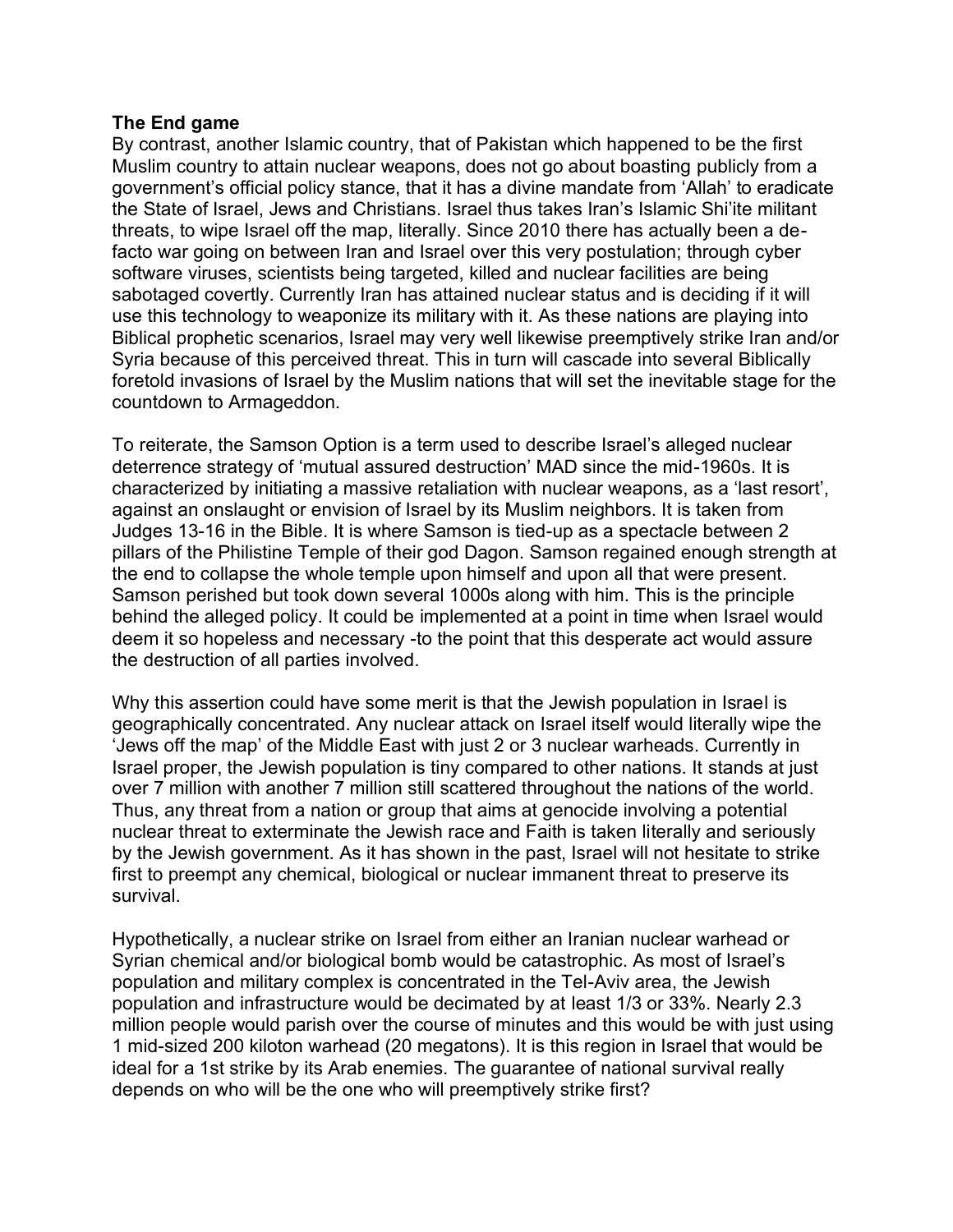#### **Israeli Military Complex**

It is just a matter of when. The military forces of Israel are said to be one of the best trained in the world. Israel has gotten to the point that it is one of the leading exporters of weaponry to other countries. Current overall Personnel is estimated to be at 3,511,190 with active Military at 187,000. The Israel Defense Forces (IDF) differs from most armies in the world in many ways. It is ranked 10th in the world overall according to several military statistics websites. Here is a general overview.

#### *Israeli Army (IDF)*

```
Total Land Weapons: 12,552
```
*The IDF has served as Israel's armed forces in all the major wars and military operations. The number of wars and border conflicts in which IDF has been involved in its short history has made it one of the most battle-hardened armies in the world.* 

#### *Israeli Air Force*

*Total Aircraft: 1,964 Israel's Air Force is said to be the best in the world. Although Israel's Air Force lacks strategic bombers to deliver nuclear weapons over long range, its F-15I and F-16I Sufa fighter jets are capable of delivering nuclear weapons.* 

#### *Israeli Navy*

*Total Navy Ships: 64 Israel is believed to have an offshore nuclear second-strike capability, using submarine launched nuclear-capable cruise missiles. These devices can be launched from the Israeli Navy's Dolphin-class submarines.* 

## *MOSSAD*

*This agency is responsible for intelligence, covert operations, assassinations, counterterrorism, bringing Jews to Israel from countries where Aliyah is forbidden and protects Jewish communities worldwide. Mossad's former motto was from Proverbs 24v6 in the Bible: 'For by wise guidance you can wage your war'. Others translate it to mean, 'By Deception, Thou Shalt Make War.' The motto was later changed to Proverbs 11v14.*

## **List of Wars with Arabs**

*1948 Independence War 1956 Sinai War 1967 Six-Day War 1953 War of Attrition 1973 Yom Kippur War 1982 Lebanon War I 1982–2000 South Lebanon conflict 1987 1st Intifada 2001 2nd Intifada 2006 Lebanon War II 2008 Gaza War*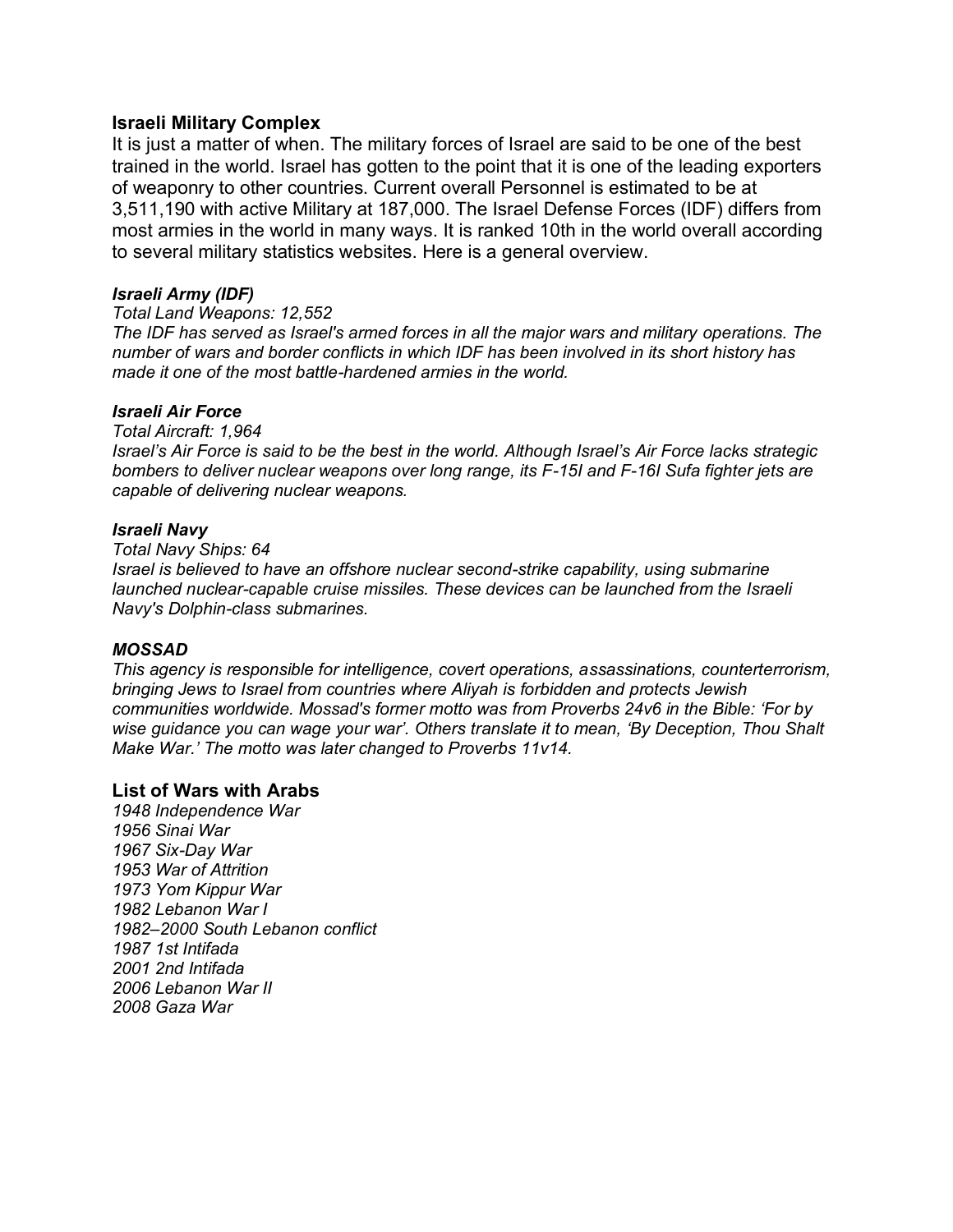## **Jericho Nuclear Missiles**

This is the name given to Israel's ballistic missile systems. The codename was taken from the Biblical city of Jericho. The Jericho III is estimated to have a range of 5000- 7000 miles. It gives Israel nuclear strike capabilities within the entire Middle East, Africa, Europe, Asia and almost all parts of North America, as well as parts of South America. A launch from a submarine off the coast of any landmass would arrive in major world cities within 2 minutes from its launch.

#### *Jericho I: 1970s*

*This is a short-range missile at 500 km 310 miles able to carry only about a 20 Kiloton Warhead (20x) that of Hiroshima. This first-generation system is said to be now obsolete.*

#### *Jericho II: 1980s*

*This is a medium range missile. It could be launched from a silo, a railroad flat truck, or a mobile vehicle. This gives it the ability to be hidden, moved quickly, or kept in hardened silos. This second generation system is designed to survival any 1st strike attack.* 

#### *Jericho III: 2000s*

*This is a long-range missile. It is speculated that it is an ICBM has a three-stage solid propellant. It is possible for the missile to be equipped with a single 750 kiloton nuclear warhead or multiple low yield Multiple Independent targeted Reentry Vehicle (MIRV) warheads.*

# **A Nuclear Detonation Scenario**

Given the current volatile political and religious confrontations of the Middle East, scenarios will be presented that will ascertain an inevitable nuclear confrontation between Israel and its Muslim neighbors. The Arab countries that are geographically falling like dominoes seems like a well-designed explosion that could well trigger this confrontation with Israel in the near future. Syria is aligned with the policy and aspirations of Iran in its stance against the State of Israel. Iran is a staunch supporter of Hezbollah that is also Shi'ite. You have to also realize that since the Armistice of 1948, Israel and Syria have technically been in a constant state of war with each other. They have no normalized diplomatic relations. There are several factors that could play in the scenario in which Israel might find it necessary to strike first, either at Iran, or Syria or both.

## **Scenario 1:**

Assad of Syria or the Rebels that could control the country, in a desperate attempt to deflect pressure from the internal civil war, will attack Israel with chemical/biological weapons to foster nationalism and divert the insurgent's focus upon a common 'enemy'. There are conflicting reports that both the government and the armed insurrection in Syria have already used such weapons on each other with civilian casualties. Most of the weaponry that the 'Free Syrian Army' has acquired is from the West through the CIA, M16, Saudis, etc. Libyan stockpiles of chemical biological sashes have also been brought in by the al-Qaeda mercenaries with the aid of the West. Despite Assad ruling Syria with an iron fist for so many years, he has now found himself being the target of the same fate as other Arab leaders that need to be 'removed'.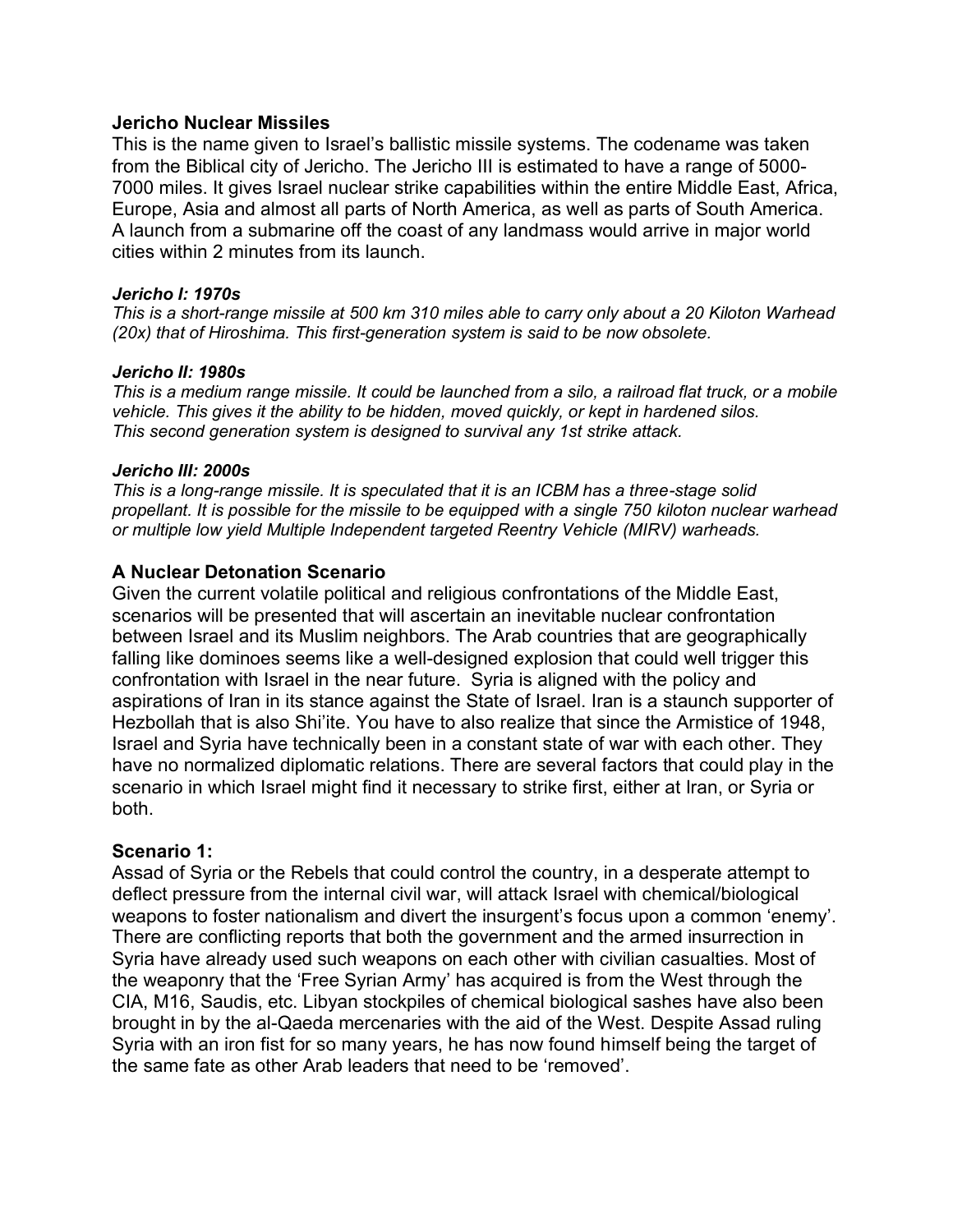The Globalists have been toppling these Arab governments by the hand of Western supported al-Qaeda elements, other Arab mercenaries from Saudi Arabia and from government opposition factions. What is means for Israel is that a more Islamic radicalized government will be in power opposing the State of Israel. Thus if Israel suspects that a credible plan of attack by any or one of these groups on Israel will be immanent, no doubt involving the use of biological and/or chemical weapons, Israel will strike first to avert this scenario.

# **Scenario 2:**

A 'false-flag' will come from the growing elements of the planted covert black-ops within Syria as a pretext of blaming the government of Syria itself –much like the massacre of Homs. This is has already occurred but with failed results. Many believe that behind the current Middle East scenes, the 'Black Hand' of the diabolical Globalists cabal has been designing and implementing their plans, step by step – country by country. There is evidence that this 'Black Hand' behind the scenes pulls the strings of world affairs and that initiates wars and conflicts on innocent populations.

The Department of State is one such culprit and is a den of vipers. It has thus far insured the overthrow by design of Tunisia, Libya, parts of Yemen and Egypt. Now Syria and the Ukraine have been designated to implode like the others. This outcome will ensure that, at an opportune time, there will be an eventual united Arab assault on Israel as foretold in Psalm 83. The 'Fee' Syrian Army is not free, not Syrian, and not an Army. It is mostly made up of al-Qaida and extremist Jihadist mercenaries imported from Libya and Saudi Arabia, other Muslim nations and by the Western Powers/CIA, SAS etc. If any or one of these elements takes control of the Syrian government by subversion, they may very well initiate a false-flag attack on Israel that will be intended to be perceived as coming from the Syrian government itself.

# **Damascus - 200 Kilotons**

Israel would retaliate before an all-out front could occur with such weapons in the hand of their enemies that have sworn to use them to obliterate the 'Zionist State'. Hypothetically, if Israel were to strike Syria first with a nuclear warhead, it would mean that the perceived threat to Israel would be to such a level that the potential genocide of the Jewish race would be hanging in the balance. This is no small or trivial decision to make for Israel. Such apocalyptic scenarios could surely spark the start of the 'countdown' to World War 3 and the prophetic Gog-Magog invasion of Israel that ultimately will lead the nations to Armageddon.

A nuclear strike from an Israeli submarine off the coast of Lebanon for example, would arrive in Damascus within 2 minutes from launch. A Jericho nuclear warhead from a silo in the Negev desert would arrive in Damascus with 4 minutes. A strike using F15 jets would not be the best options as Syria has advanced Russian anti-aircraft missiles. The city proper of Damascus has a radius of 10 miles which includes the ancient center and 'Straight Street' where the Apostle Paul stayed after his encounter with Jesus Christ on the Road to Damascus as recorded in the Book of Acts 9. This is how just a 200-kiloton warhead would do to a city the size of Damascus.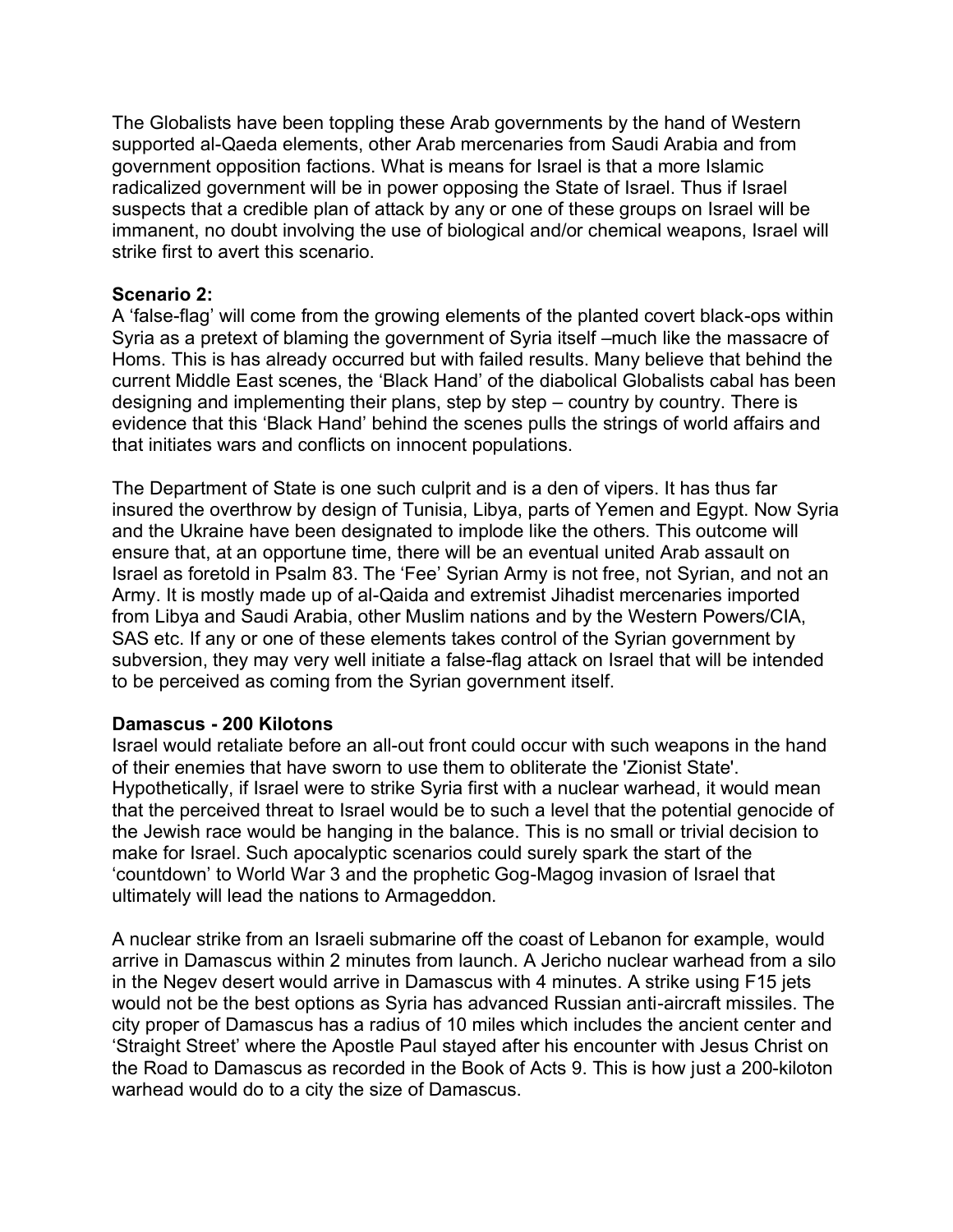It would be estimated that around 1.7 million people would be killed instantaneously from Ground Zero. Another 4.8 million lives would be directly affected within the metropolitan 30-mile radius. The stats below outline the ramifications of a mid-size nuclear detonation at .8 miles above the city. In all probability, there is no likelihood that just 1 nuclear devise would be detonated. No doubt there will be several warheads launched to assure certain and successful deliveries.

| <b>Destruction Total</b> | <b>Heavy</b> | Moderate | <b>Mass Fires Radiation</b> |     |
|--------------------------|--------------|----------|-----------------------------|-----|
| Miles                    |              | 2.4      | 4.3                         | 6.5 |
| PSI                      |              |          |                             |     |

*1 Kiloton warhead = 1x Hiroshima 20 Kiloton warhead = 20x Hiroshima 100 Kiloton warhead = 100x Hiroshima*

# **Statistics of Damashq**

- *- Called the City of Jasmine*
- *- Urban area of 30 square miles*
- *~ 2 million in large metropolitan area*
- *- 50 miles inland from Mediterranean*
- *- 2,230 ft above sea-level*
- *- At Latitude 33º30′47″N 36°17′31″E*
- *- between latitude of Hiroshima 34º and Nagasaki 32º*
- *- 1 of oldest continuously inhabited cities in the world*
- *- 1 of oldest continuous Christian church founded by St. Paul*
- *- Sunni Muslims 85%*
- *- Christians 10%*
- *- Others including Druze 4%*
- *- Jewish 1%*

# **Current World Estimated Nuclear Arsenals**

The table below depicts nearly all the top armies of the world ranked by *Global Firepower.com*. About half the nations listed with current arsenals are not party to the Non Proliferation Treaty (NPT) which requires UN inspection and regular monitoring. Below is the nuclear proliferation demographic make-up of nations that have the technology of harnessing the atom for military purposes. All the major world religions are now also represented: Christianity, Atheism, Judaism, Hinduism and Islam.

|                | <b>Rank Country</b> | # Warheads | <b>NPT</b> | Faith                          |
|----------------|---------------------|------------|------------|--------------------------------|
|                | Russia              | 13,000     | Yes        | <b>Orthodox Christianity</b>   |
| 2              | USA                 | 10,000     | Yes        | <b>Protestant Christianity</b> |
| 3              | China               | 410        | Yes        | Atheism                        |
| $\overline{4}$ | France              | 350        | Yes        | <b>Catholic Christianity</b>   |
| 5              | UK                  | 200        | Yes        | <b>Anglican Christianity</b>   |
| 6              | <i>Israel</i>       | 150 - 400  | No         | Judaism                        |
| 7              | India               | 75         | No         | Hinduism                       |
| 8              | Pakistan            | 60         | No         | Islam                          |
| 9              | North .Korea        | 6          | No         | Atheism                        |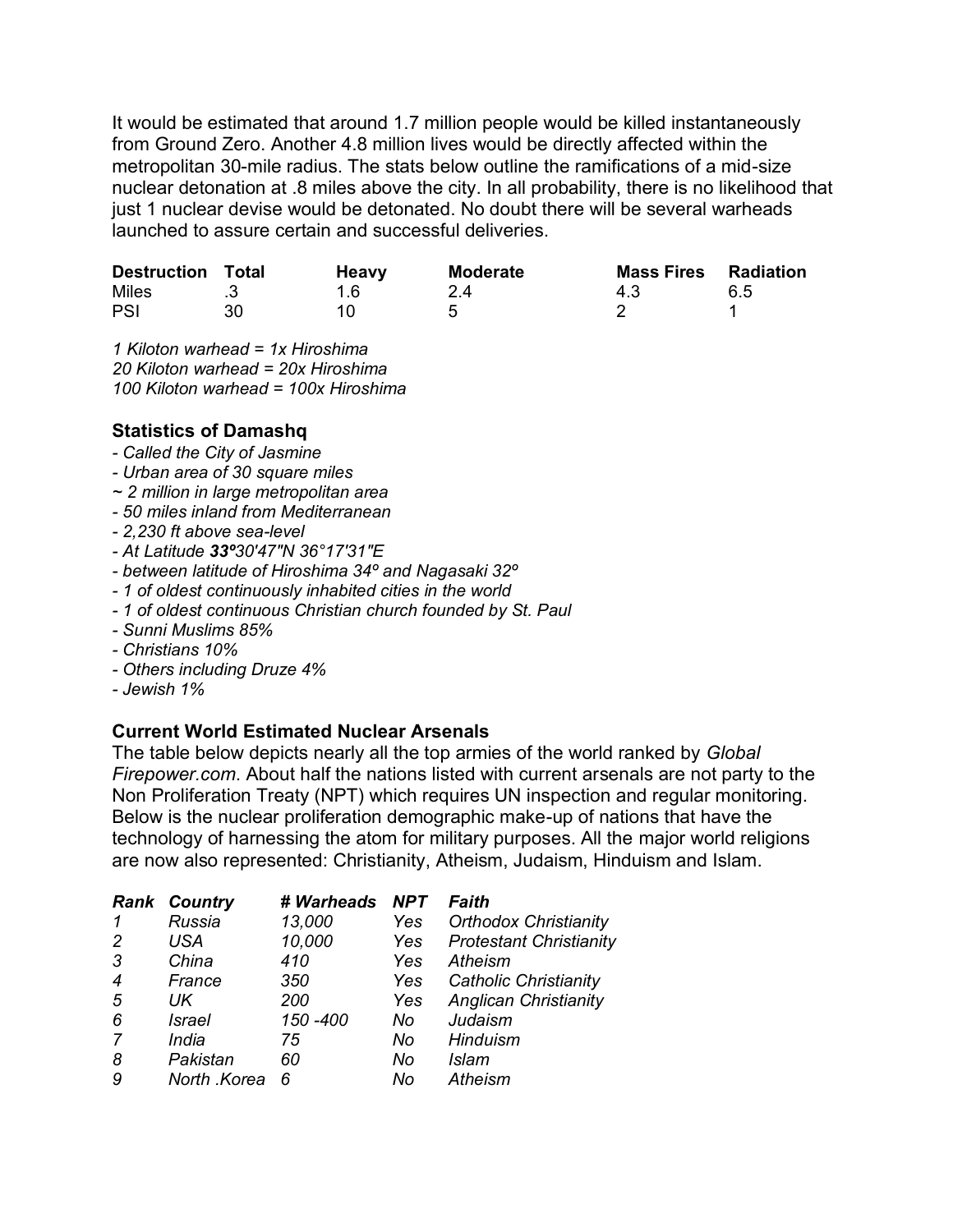# **Political Analysis**

If the Syrian government falls, it will be inevitable that groups like Hezbollah and the other special-opt or covert paramilitary groups will fully control all the chemical and biological stockpiles of the nation as they have been in Libya and Egypt. Current reports state that the rebels have been funneled such weapons already from Libya and Saudi Arabia. Why this is volatile is that given this eventual outcome, Israel will have yet another entire militant Islamist country on its border to contend with. This latest projection of the outcome in favor of the insurrection will have the whole of a country bent on the same quest to destroy Israel. This could be the trigger that might set the stage for a much larger Israeli-Muslim confrontation.

As to why the MI6, the CIA, and British SAS are in Syria working with the Free Syrian Army and the Syrian National Council remains to be fully explained to the American taxpayer. This situation eerily echoes the same 'Game Plan' of imposing economic sanctions and no fly zones on Iraq, Libya, and Serbia, etc. These were used to set up the stage for eventual invasion. The UN and US sanctions against the Assad regime has only put Assad in a corner. He will be forced to use brutal force to squelch the insurrection that has been propagated much like it was in Libya and Egypt by co-opt and foreign subversives supported by the West.

To the Muslim point of view, Israel is seen as 'Zionists' bent on expansionist policies that are based on a 'religious' Biblical mandate to take 'their' land and rule the world. The Muslims view the Jews of Israel as racists on a power quest to dominate not only the region but the world through their international banking cartels and multi-national corporations. Israel's self-defense tactics used to ensure its security and of its treatment of the Palestinians have caused many in the world to turn against them. Israel will eventually be left to its own demise. Perhaps at that point it is when Israel will have no choice but to rely on its nuclear deterrence for ensuring its survival and perhaps a promised 'Peace and Security' deal that is procured by the new emergent leader of the New Word Order to come after such a World War. The following section will breakdown the entities that are prominent in the quest to force regime change in Syria and in the Muslim world in general.

## *al-Qaeda*

*The word literally means 'The Base'. It is a global militant Islamist organization said to be founded by Osama bin Laden around 1987-88. It ascribes to a radical Sunni doctrine that calls for 'Global Jihad' against Israel and the USA/West. It ascribes to a strict interpretation of Sharia Law. It is widely believed that it carried out the attacks of September 11 in the US. But due to increasing and mounting evidence, it is becoming more apparent that 9-11 was in 'inside job'. Others even go so far as to assert that al-Qaeda is the creation of the CIA during the Soviet invasion of Afghanistan.*

## *Muslim Brotherhood*

*This organization is the largest political opposition in many Arab countries. It was founded in Egypt in 1928. They combine political activism with Islamic charity work to gain popular support. Their agenda strives to have Islamic governments eventually unite under one Caliphate. This 'United States of the Arabs' seeks Jerusalem as its capital.*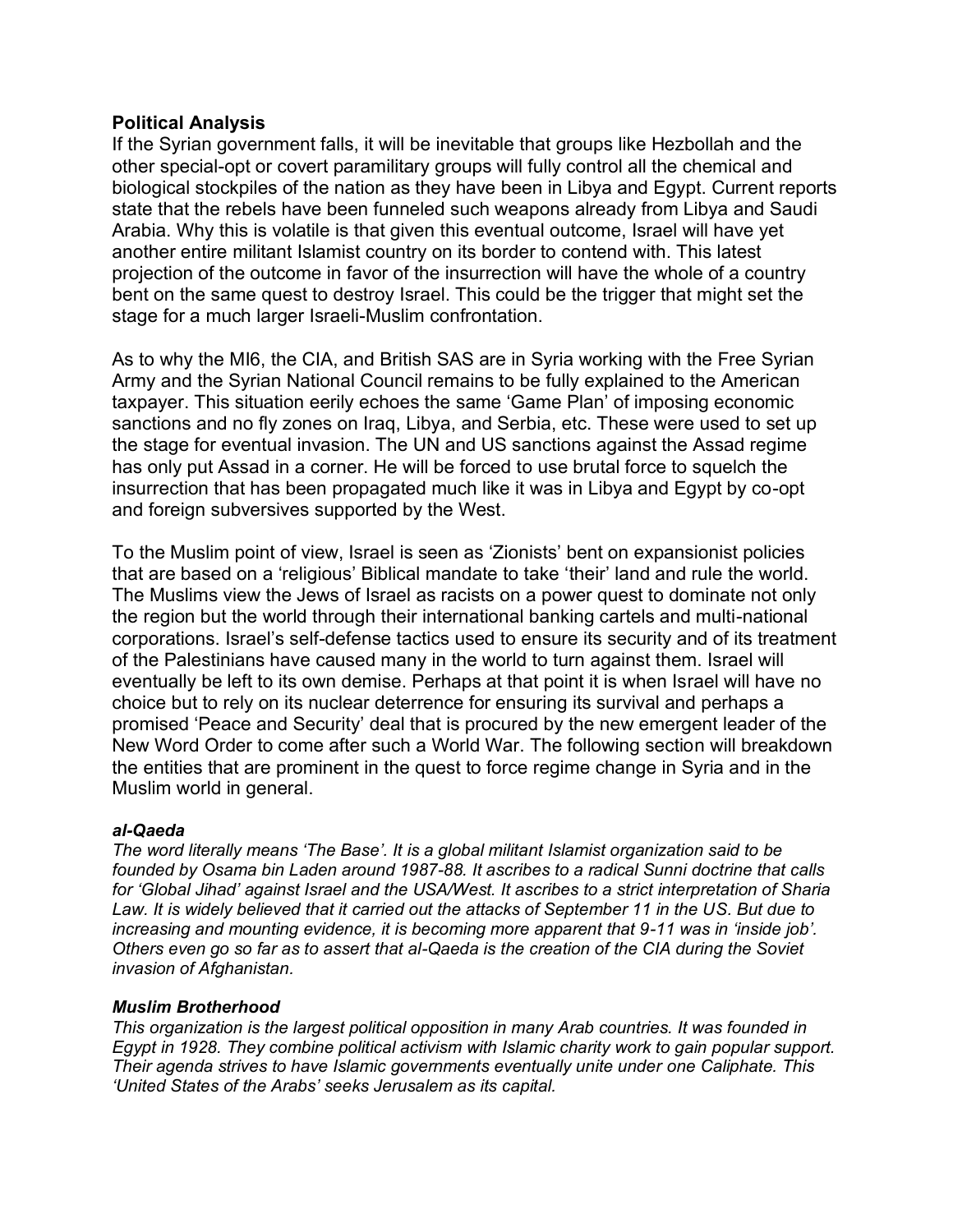*Following the Egyptian Revolution of 2011 this entity was legalized and gained a majority seats in the legislature. Of note, the party forbids women or Copts from holding certain political offices. Egypt has an estimated six million Coptic Christians. The organization was funded by Hitler during WW2 and started as a Masonic Lodge that is current to this day.*

#### *Hamas*

*The word means 'Islamic Resistance Movement'. Hamas also means devotion and zeal in the path of Allah. It is a Palestinian Sunni Islamic organization founded in 1987 during the First Intifada or uprising against Israel. Their main objective is to liberate Palestine by destroying Israel and establishing an Islamic state in its place. In 2006 Hamas won a majority vote for control of Gaza against the PLO-Fatah party. The largest supporters of Hamas are Saudi Arabia and Iran. Hamas is one that distinguishes between so called 'Jews' and 'Zionists'. Its struggle is said to be solely directed against the State of Israel, although Hamas denies the Holocaust.* 

#### *Hezbollah*

*The word literally means 'Party of God'. It is a Shi'a Muslim militant group and political party based in Lebanon. Their main goal was to ensure Israel's departed from Lebanon during Israel's occupation of Southern Lebanon in the early 80s. It also calls for the destruction of the State of Israel, which they refer to as the 'Zionist' entity. It engages in guerrilla war tactics against Israel. It was the first to use human suicide bombers and the capturing of Israeli soldiers. The forces are trained and organized by the Iranian Revolutionary Guard.* 

# **The Road to Damascus - Parallels of Acts 9:3**

Damascus then as it is now is a key commercial hub with trade routes that made it one of the major cross-point in the Middle East. It was at this city that according to the Bible, Saul's view of Christianity before his conversion is like that of the Arabs view of the Jews now in Israel; they both wanted and want everyone involved with it, destroyed. Saul was nearing Damascus but suddenly found himself surrounded by a very 'bright light'. He fell to the ground and heard a voice from the heavens say, "Saul, Saul, why do you persecute Me?" It was voice was of Jesus Christ Himself.

It was not the Believers of Christ but Jesus Christ Himself whom Saul was opposing. Likewise, Arabs don't realize that it is not the Jews or 'Zionist' that they opposing and seek to annihilate but Jesus Christ Himself whose land and people are both tied to or 'covenanted' to the land as an inheritance from YHVH. The Jews and the land of Israel are inseparable in the eyes of the LORD. And the Jews, despite centuries of persecution and slaughter in the name of 'god', both Christian Catholic primarily and Muslim can never be completely destroyed.

If so, then YHVH would be reneging on His promise to Abraham, King David and for that matter, YHVH left but 1 tribe, Judah to fulfill and keep His promise. Saul was feared and considered a fierce opposer to those Followers of the 'Way' -yet Saul converted due to this encounter with Christ's direct judgment on the Road to Damascus. Likewise, Syria is considered a considerable foe. Yet according to Isaiah 17, Damascus will face a similar direct judgment as it is perhaps metaphorically 'blinded' by a nuclear 'bright light'. There might very well be a lot of conversions on the part of both the Arabs and Jews after such a nuclear strike.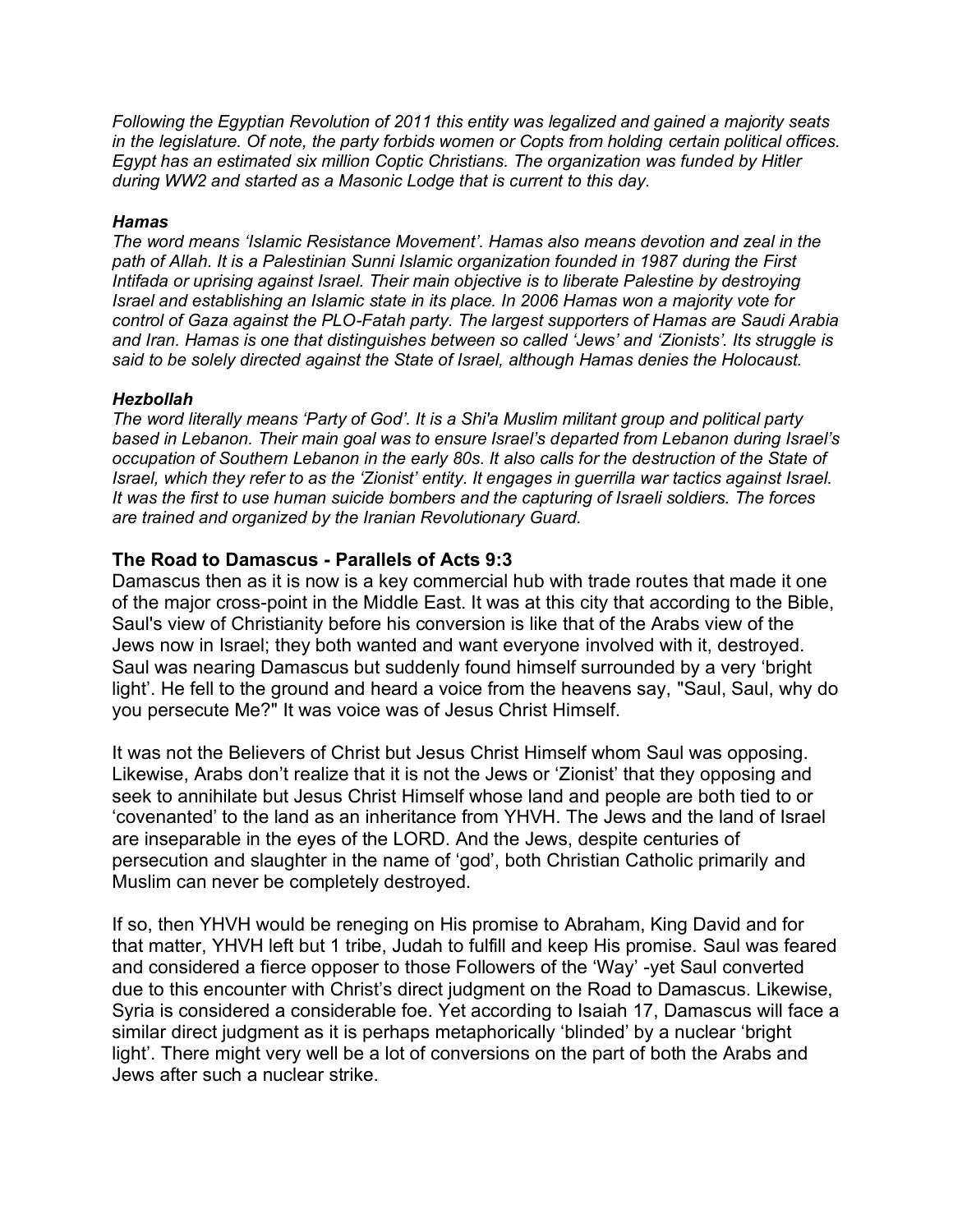Perhaps because the Muslim Allah did not protect the Arabs from such a horrific judgment, the Jews because they see their prophecy fulfilled and because the majority of Christians just disappeared right before the detonation or because given the state of war, the either the slaughter of Syrian Christians at the hand of the Muslims have rendered Syria free of the Christian witness. This is a speculation that the Rapture and a 'sudden destruction' coincide. Saul experienced 3 days of blindness. Perhaps there will be 3 days of total darkness as the nuclear fires rage and the dark clouds descend on Damascus with radioactive ashes that block-out the Sun's light. Perhaps as the darkness fall on Damascus, the 'light' of GOD's Word will relieve Israel's temporary blindness per Romans 11:25. Paul became one of the greatest witnesses for Christ after his conversion. His ministry took him through imprisonments and persecutions for his witness.

As many suggest that, as the Rapture could coincide with a 'sudden destruction', perhaps such will be the time and case when the Witness of the LORD will be transferred from the Church to the 144,000 Jewish Evangelist –sealed and anointed as the Book of Revelation describes. These, like Saul are the ones that will see the 'bright light' of Christ and come to See Yeshua (Jesus) as the Messiah of Israel. They in turn will have the same zeal and fervor for world evangelism as Paul had and with the same power, effects, and outcome. Paul at the end of his ministry was executed by the Roman AntiChrist type Nero for being a witness to Christ. Many believers during the Tribulation that were witnessed by the 144,000 Jewish Evangelists will likewise be beheaded and martyred for their witness.

## **The Walls of Jericho - Parallels from Joshua 6**

Perhaps is will be in the context of the 'revived Roman Empire' many prophecy scholars allude to that will be in place in the 'Last Days'. There will be a consequence for not taking on the Money Changer's banking system Mark that will be mandated for any commerce to occur. These are the ones that will not pay political or religious allegiance to the False Prophet and Anti-Christ, whoever they will be but will pay with their very lives. A spiritual comparison between Jericho and Damascus will be made with some overtones alluding to a Rapture type. It will involve the manner in which Jericho was 'suddenly' destroyed. Perhaps it may well be the same way in which Damascus is to be 'a heap of ruins' IF Isaiah 17 is what it is referring to.

Jericho was encircled 7 times and on the 7th time, the city was encircled 7 times. Here is a 7-7-7 pattern that speaks of 'completion' or totality. As a result, the city walls 1) fell down and 2) the fighting men went up at 3) the shouts and sounding of the Jewish Shofars. Some Biblical scholars say this is a type or picture of the Rapture. Perhaps at the time when a 'sudden destruction' comes upon a city that opposes Israel's right to the Promised Land, like Damascus, the Rapture could occur at a Spring term. It is also interesting to note that for the first time since World War 2, the Jewish population has reach nearly 14 million world-wide. The Jewish Population was nearly decimated in the Nazi concentrations camps by the end of World War 2. It appeared that Ezekiel's 'valley of dry bones' came to pass.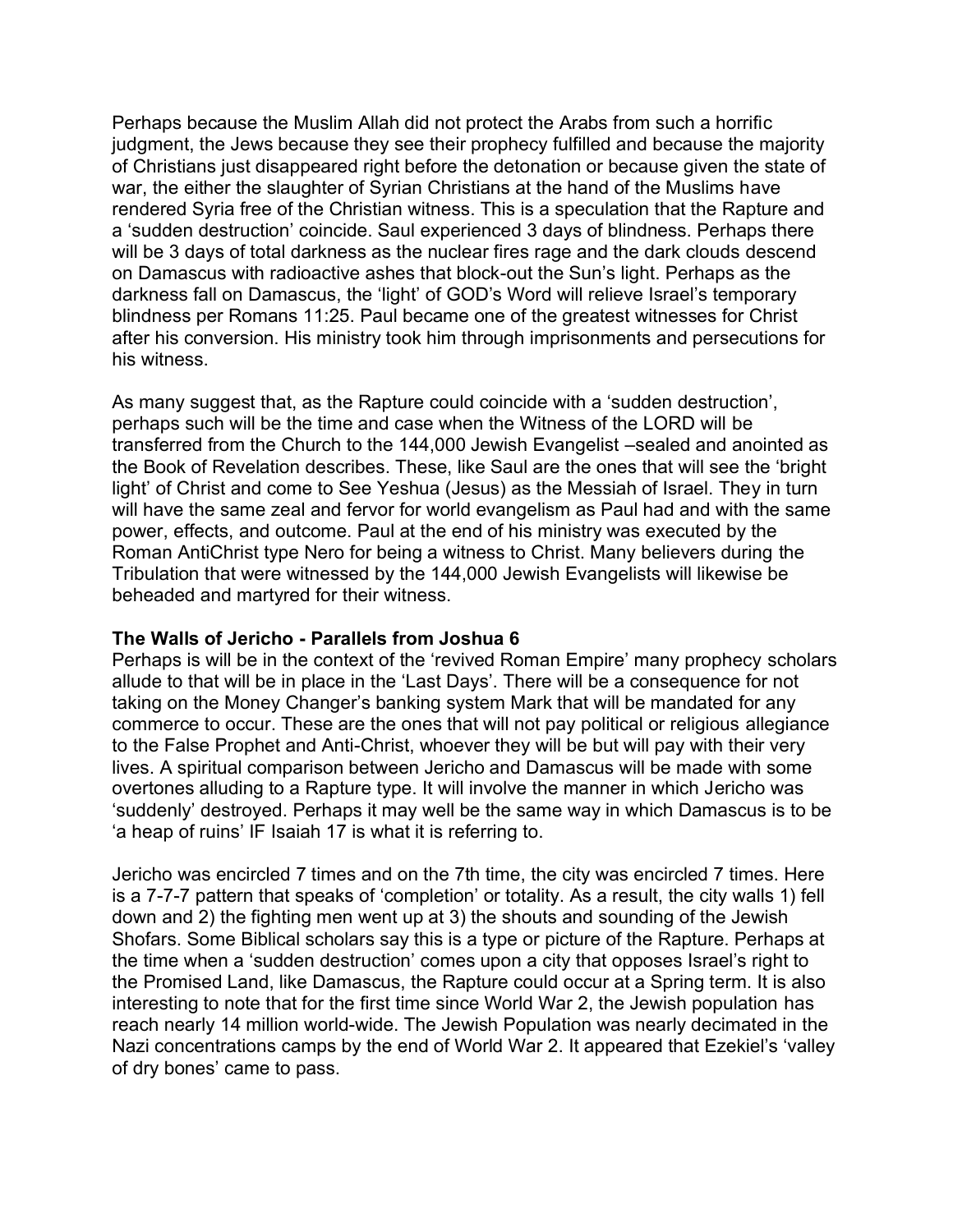Miraculously a Jewish Nation was thereafter born from the ashes to become one of the greatest armies in the world to this day. Since then there has been a steady increase in Jewish demographics that puts Jews now living in Israel proper at over 7 million and another 7 million throughout the world. Here therein is another 7-7 pattern that perhaps might be tied in to the 'Last Days' that Hosea spoke about. Perhaps it would be in the 'Last Days' when, at a certain point in time, based on a particular number count of Jews being alive, a 'completion' will occur. This 'completion' could be when all of National Israel would seek and realize Jesus Christ to be their Messiah when His 2nd Return occurs. As many Biblical scholars believe we are now living in the Last Days, such prophetic scenarios could very well be fast approaching us in our very lifetime. This could very well be what Daniel 8:14 refers to.

Jericho's total annihilation and of its inhabitant, minus Rahab and her family, produced such a psychological trauma for the rest of the Canaanites that remained throughout the land, that they thereafter sought peace with the Israelites. Perhaps so too, once Damascus is a 'heap of ruins' as Isaiah 17 describes it, the once fortified and proud Arab city that will fall fast and hard will be so devastating to the morale of the rest of the Arab world that they will seek 'peace' with Israel. Or this peace, a false peace at that will occur after the defeat of the Inner Ring of Muslim nations of the Psalm 83 War. To the Muslim psyche, a 'peace' is only a reprieve to rearm for a future war. At this time, thereafter, is when Israel, for the time being, will live in 'un-walled cities' but with a false sense of security due to the 'peace' that ensues. This might very well be the time when the Land 'Covenant will be confirmed' by the then identified Anti-Christ and the 'Many'.

This period of peace will be short-lived as the Outer-Ring of Arab neighboring nations will have only bought time to re-gather strength and ally themselves with Russia. This will culminate in a massive attack on Israel as described in the Gog-Magog invasion of Israel. It is also interesting that the city of Damascus lies at the 33º latitude. This is key in that the occultists, that run world governments and wage world wars, specifically express their dealings through specific numbers and places. For example, Hiroshima lies almost on the same exact 33º line as Damascus. Nagasaki lies at the 32º latitude. Many suggest that these cities were precisely chosen to be destroyed by the first nuclear bombs because of their latitude number association. This happened on 1945, August 6th for Hiroshima and then 3 days later on August 9 that with Nagasaki.

A 6-3-9 pattern which is significant in the occult. Could it be no different for Damascus if there is some validity to this assertion of what Isaiah 17 declared about it and where the city happens to be geographically situated in terms of numerology? In Jericho, Rahab and her family were the only ones 'saved' from the city's sudden destruction. They were passed over due to the red chord that needed to be placed outside their home as a 'sign' to the Israelites. This speaks of the red Blood of Christ that spares us from the Wrath of God's judgment upon sin. In a far larger metaphorical sense, the judgment of God upon this world can be seen as a 'Jericho'. Like Jericho and possibly Damascus, to a lesser analogy, once the Judgments of YHVH start to be poured out by the breaking of the Seals of Revelation, the vial of our mortality will fall like the walls of Jericho.